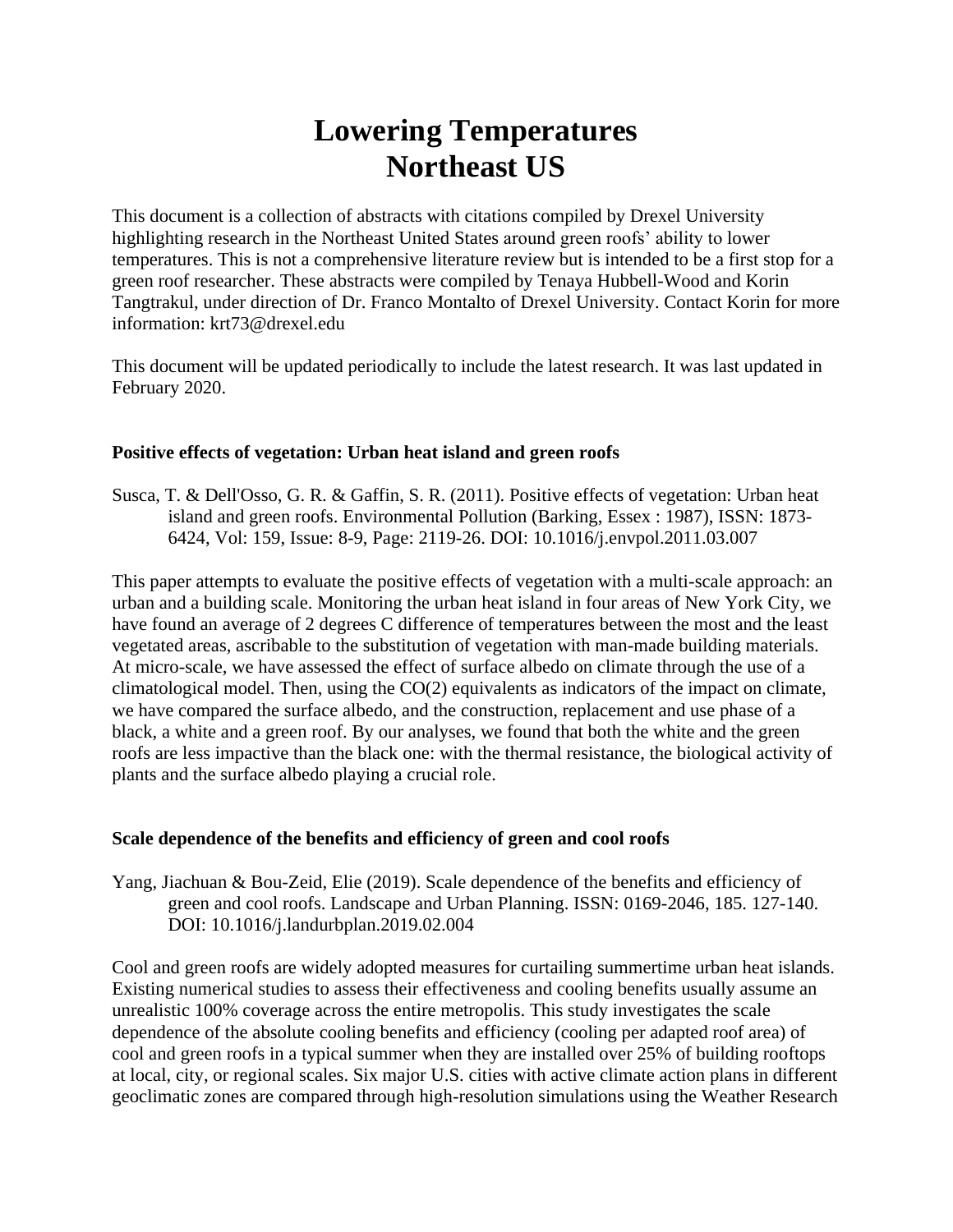and Forecasting model. The results reveal that reductions in 2-m air temperature over the urban core increase non-linearly with the intervention area, and the benefits of both roof types scale similarly. This scale-dependence of urban core cooling is not universal, but is rather controlled by the shape of metropolitan areas and wind pattern. The siting of mitigation measures hence plays an important role especially under windy conditions, and some urban cores are not able to achieve a noticeable and consistent cooling by retrofitting their own rooftops. Regional-scale deployments of mitigation strategies, on the other hand, yield a more substantial temperature reduction but with a lower efficiency. The scale-dependence of regional cooling efficiency showed remarkable similarity across studied cities, yielding a potentially generalizable power law. The successful resiliency plans for cities should account for the scale dependence and geoclimatic determinants of the achievable cooling, and identify the target neighborhoods of most interest.

# **The Importance of green roofs and Sustainable development**

Briza, L (2019) The Importance of green roofs and Sustainable development. Materials Science and Engineering. Vol 566. DOI: 10.1088/1757-899X/566/1/012003

The sustainable development is the observance to the principles of respect for nature, environmental protection and responsible approach to social and economic standards of urban development. Green roofs are an important and inherent aspect of such development. For current and especially future climate conditions they are also represent a signification factor of water management and are one of the ways to keep cities habitable for future generations as well. Green roofs can efficiently retain water and gradually release it back into the environmental in a place where was a driving rain without water affected site literally just flowed. The desired side effect of the process may be overall cooling of the environmental. Simultaneously, the vegetation constructions contribute to the elimination of the so-called heat island effect, and thus contribute to the natural change of water.

# **Interaction of urban heat islands and heat waves under current and future climate conditions and their mitigation using green and cool roofs in New York City and Phoenix, Arizona**

Tewari, Mukul & Yang, Jiachuan & Kusaka, Hiroyuki & Palou, Francisco & Watson, Campbell & Treinish, Lloyd. (2018). Interaction of urban heat islands and heat waves under current and future climate conditions and their mitigation using green and cool roofs in New York City and Phoenix, Arizona. Environmental Research Letters. 14. 10.1088/1748- 9326/aaf431.

Urban environments and heat waves interact synergistically and aggravate the thermal environment through the urban heat island (UHI) effect. Of concern is the potential for a projected warmer future climate to further compound heat waves in urban environments. The present study investigates the interaction of a 2006 heat wave in North America with two urban environments (Phoenix and New York City (NYC)) in current climate and future climate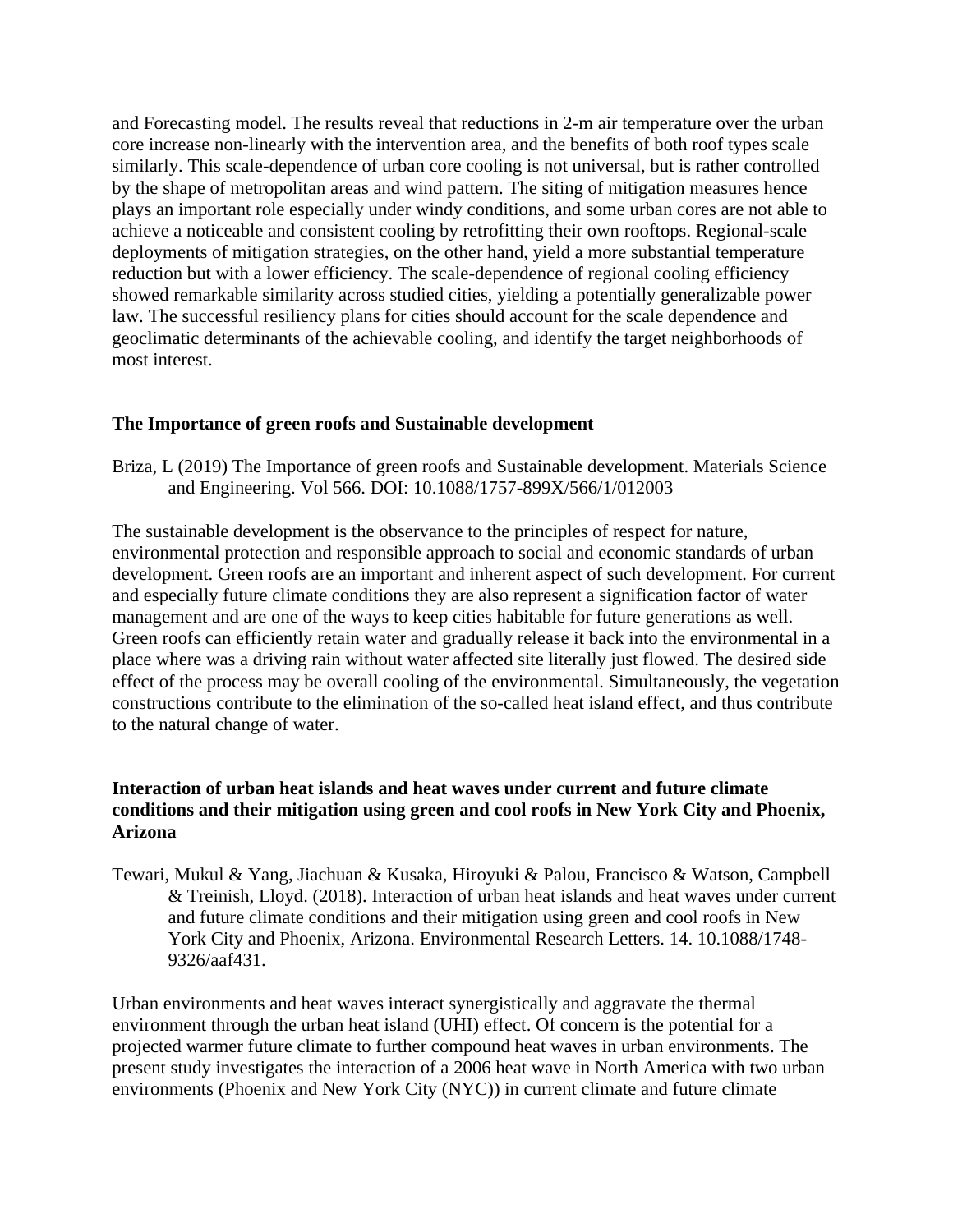simulations. The future climate conditions were generated using the pseudo-global warming methodology. Multiple high-resolution (3 km) simulations were performed using the weather research and forecasting (WRF) model coupled with the single-layer urban canopy model to improve representation of urban processes and we explore how irrigated green roofs and cool roofs can mitigate heat wave amplification by UHIs. To quantify heat wave intensity, an analytical model is applied to the WRF model output that considers the urban surface heat and water vapor exchanges with the atmosphere. A future, warmer climate is found to amplify the UHI intensity during heat waves in both Phoenix (21%) and NYC (48%), but the amplification is of great uncertainty as its magnitude is comparable to the temporal variability of temperatures. The increase in urban heat index can be almost completely offset by adopting irrigated green roofs in urban areas, and partially offset by adopting cool roofs.

# **Applicability of Classical Predictive Equations for the Estimation of Evapotranspiration from Urban Green Spaces: Green Roof Results**

DiGiovanni, Kimberly; Montalto, Franco; Gaffin, Stuart; and Rosenzweig, Cynthia. (2013). Applicability of Classical Predictive Equations for the Estimation of Evapotranspiration from Urban Green Spaces: Green Roof Results. Journal of Hydrologic Engineering. Vol 18. Issue 1. DOI: 10.1061/(ASCE)HE.1943-5584.0000572.

Green roofs and other urban green spaces can provide a variety of valuable benefits linked to evaporative processes, including storm-water management, reduction of urban heat island, and carbon sequestration. Accurate and representative estimation of urban evapotranspiration (ET) is a necessary tool for predicting such benefits. However, many common ET estimation procedures were developed for agricultural applications, and thus carry inherent assumptions that may not be applicable to urban green spaces, including green roofs. The objective of this paper is to evaluate the performance of two combination methods for the prediction of ET from a green roof. Two ET estimation methodologies were compared, using on-site and regionally available data sets for daily time steps, to weighing lysimeter measurements of actual ET at a green roof site in the Bronx, New York. Regionally available estimates of potential ET did not accurately predict lysimeter measured actual ET on 30 nonconsecutive, non-water-limited days in months from September through December. Over the same period, the ASCE Standardized Reference Evapotranspiration Equation performed well in predicting actual ET with an RMSD of only 0.03 mm d(-1). Additionally, the ET equation for short reference types, using on-site climatic data and coupled with a variation of the Thornthwaite-Mather approximation, which accounts for variable media moisture conditions, gave reasonable predictions of actual evapotranspiration for 89 days analyzed (representing months from June through January) with an aggregate underestimation of 10.1%. However, this method was highly sensitive to input parameters, specifically media field capacity. Further on-site data collection is necessary to fully evaluate the performance of the equations over different seasons at this location, and monitoring of supplementary urban green spaces and green infrastructure sites will also lend further insights regarding urban evapotranspiration.

#### **Green roof heat and mass transfer mathematical models: A review**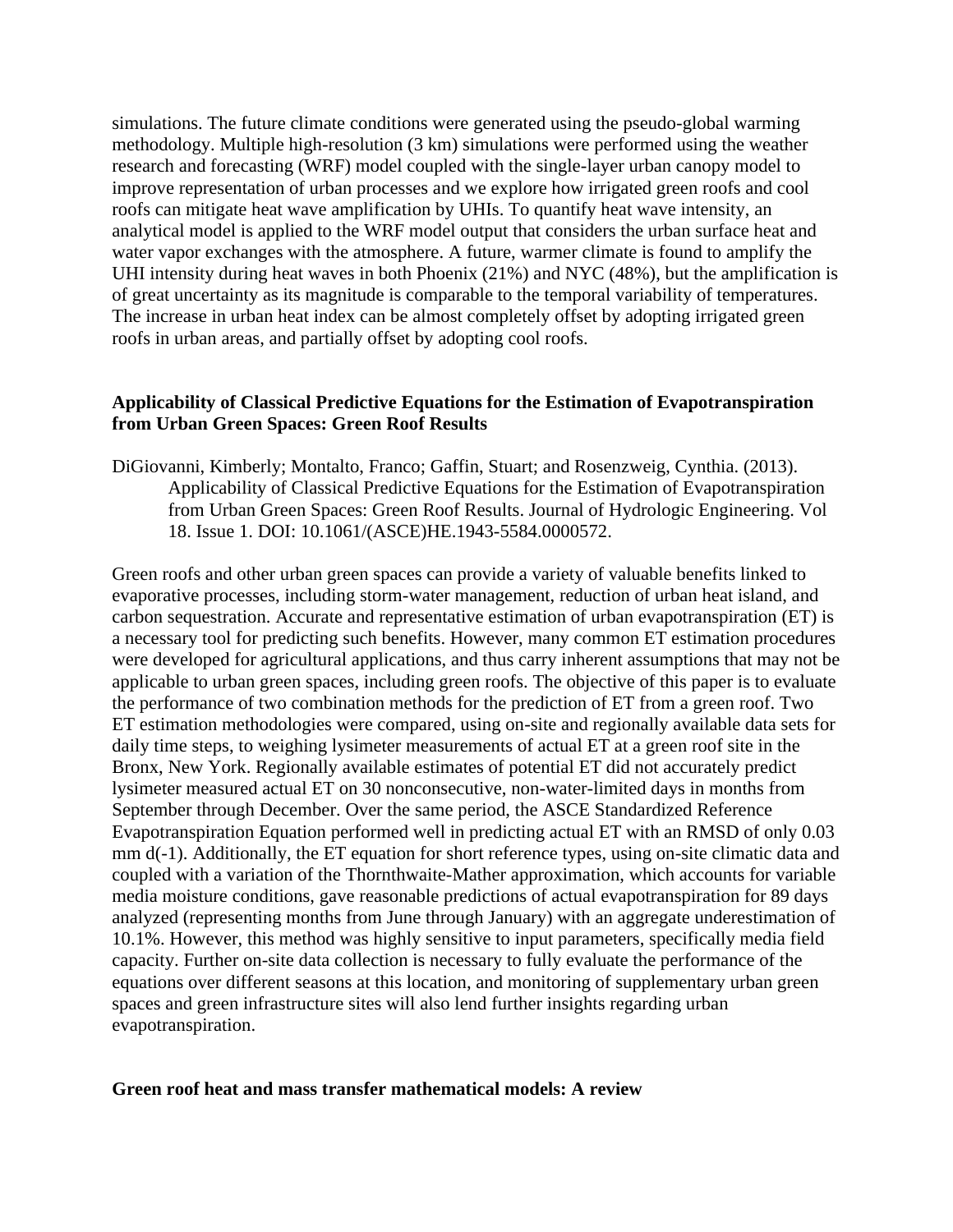Quezada-García, S. & Espinosa-Paredes, G.& Polo-Labarrios, M.A. & Espinosa-Martínez , E.G. & Escobedo-Izquierdo, M.A. (2020) Green roof heat and mass transfer mathematical models: A review. Building and Environment. Vol 170. DOI: 10.1016/j.buildenv.2019.106634

This work reviews and criticisms the most important mathematical models for heat and mass transfer in green roofs developed and published during the last three decades. The review let see the evolution of the mathematical modeling in green goof, it start with an analysis of the first attempts to model the heat and mass transfer and proceeds to the most representative current models. The criticism shows the most important considerations of each model and the heat flux calculation, as well as the most important contributions of each author in green roof modeling. Currently, there are many mathematical models in green goof but each one of them has their own notation, it complicates the study of this field. An additionally, contribution of this work is the homogenize of the notation used by the different authors, and the presentation of the different methods developed to calculate the heat flux terms. This work serves as a starting point for the proposal of new heat and mass transfer mathematical models; as well as to give to researchers an overview of the phenomena that have been considered in the transfer of heat and mass through green roofs, and help to understand the process to development models more accurate. Finally, some recommendations about the direction that modeling work in this field must be followed are proposed.

# **Response of Near-Surface Meteorological Conditions to Advection under Impact of the Green Roof**

Tan, Haochen & Ray, Pallav & Tewari, Mukul & Brownlee, James & Ravindran ,Ajaya. (2019). Response of Near-Surface Meteorological Conditions to Advection under Impact of the Green Roof. Atmosphere. Vol 10. Issue 12. 759. DOI: 10.3390/atmos10120759.

Due to rapid urbanization, the near-surface meteorological conditions over urban areas are greatly modulated. To capture such modulations, sophisticated urban parameterizations with enhanced hydrological processes have been developed. In this study, we use the single-layer urban canopy model (SLUCM) available within the Weather Research and Forecasting (WRF) model to assess the response of near-surface temperature, wind, and moisture to advection under the impact of the green roof. An ensemble of simulations with different planetary boundary layer (PBL) schemes is conducted in the presence (green roof (GR)) and absence (control (CTL)) of green roof systems. Our results indicate that the near-surface temperature is found to be driven primarily by the surface heat flux with a minor influence from the zonal advection of temperature. The momentum budget analysis shows that both zonal and meridional momentum advection during the evening and early nighttime plays an important role in modulating winds over urban areas. The near-surface humidity remains nearly unchanged in GR compared to CTL, although the physical processes that determine the changes in humidity were different, in particular during the evening when the GR tends to have less moisture advection due to the